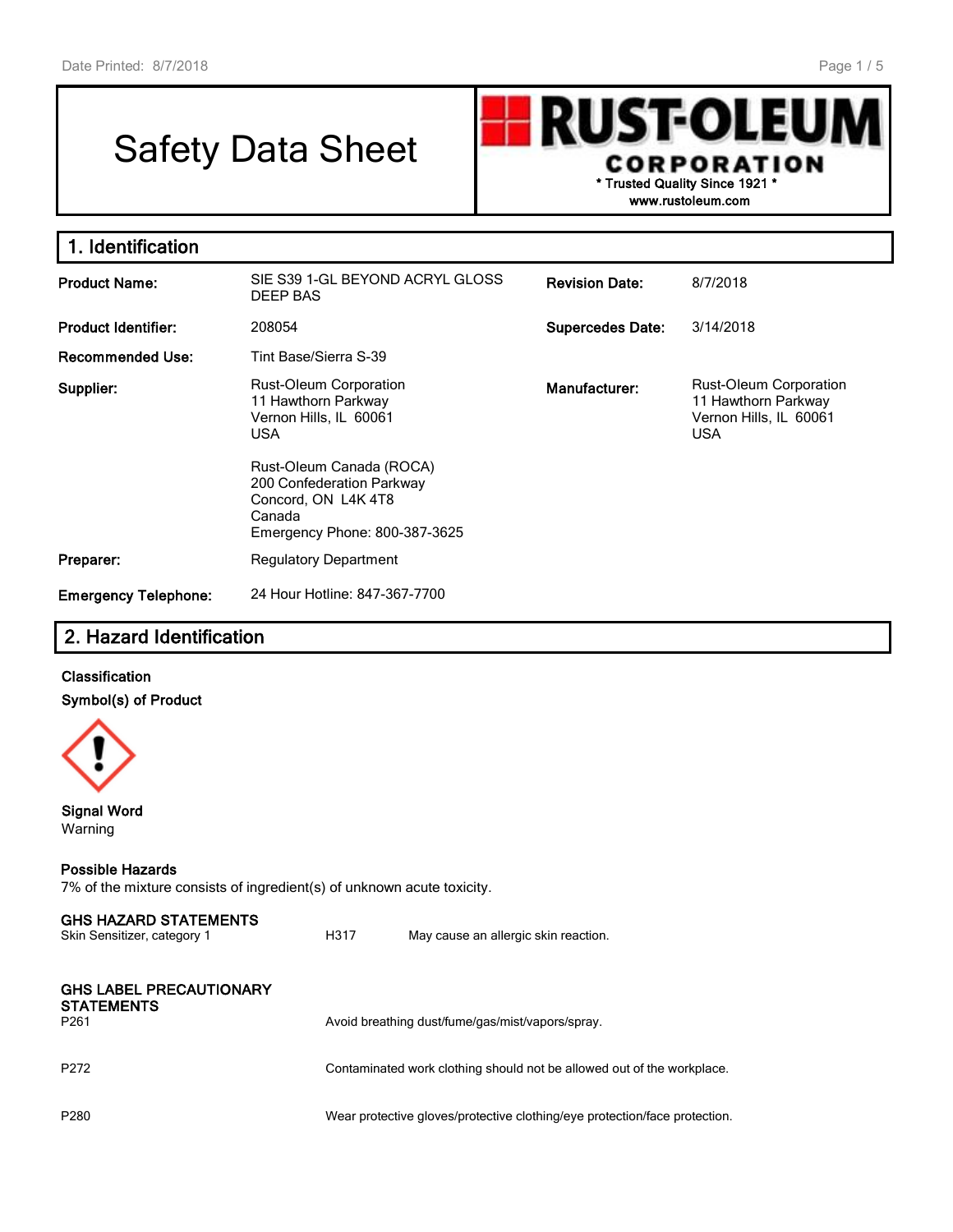| Date Printed: 8/7/2018 |                                                                                            | Page 2 / 5 |
|------------------------|--------------------------------------------------------------------------------------------|------------|
| P302+P352              | IF ON SKIN: Wash with plenty of soap and water.                                            |            |
| P333+P313              | If skin irritation or rash occurs: Get medical advice/attention.                           |            |
| P321                   | For specific treatment see label                                                           |            |
| P <sub>501</sub>       | Dispose of contents/container in accordance with local, regional and national regulations. |            |

# **GHS SDS PRECAUTIONARY STATEMENTS**

Wash contaminated clothing before reuse.

# **3. Composition / Information On Ingredients**

| <b>HAZARDOUS SUBSTANCES</b>                       |                |             |                    |                       |  |  |
|---------------------------------------------------|----------------|-------------|--------------------|-----------------------|--|--|
| <b>Chemical Name</b>                              | <b>CAS-No.</b> | <u>Wt.%</u> | <b>GHS Symbols</b> | <b>GHS Statements</b> |  |  |
| <b>Titanium Dioxide</b>                           | 13463-67-7     | 6.8         | Not Available      | Not Available         |  |  |
| bis(1,2,2,6,6-Pentamethyl-4-Piperidinyl) Sebacate | 41556-26-7     | 0.2         | GHS07              | H317                  |  |  |
| 1,2-Benzisothiozole-3(2H)-one                     | 2634-33-5      | 0.2         | GHS05-GHS07        | H302-315-317-318      |  |  |

# **4. First-Aid Measures**

**FIRST AID - EYE CONTACT:** Immediately flush eyes with plenty of water for at least 15 minutes holding eyelids open. Get medical attention. Do NOT allow rubbing of eyes or keeping eyes closed.

**FIRST AID - SKIN CONTACT:** Wash skin with soap and water. Remove contaminated clothing. Get medical attention if irritation develops or persists.

**FIRST AID - INHALATION:** Remove to fresh air. If not breathing, give artificial respiration. If breathing is difficult, give oxygen. Get immediate medical attention. Do NOT use mouth-to-mouth resuscitation. If you experience difficulty in breathing, leave the area to obtain fresh air. If continued difficulty is experienced, get medical assistance immediately.

**FIRST AID - INGESTION:** Swallowing less than an ounce will not cause significant harm. For larger amounts, do not induce vomiting, but give one or two glasses of water to drink and get medical attention. If swallowed, rinse mouth with water. If feeling unwell, get medical attention.

# **5. Fire-Fighting Measures**

**EXTINGUISHING MEDIA:** Alcohol Film Forming Foam, Carbon Dioxide, Dry Chemical, Water Fog

**UNUSUAL FIRE AND EXPLOSION HAZARDS:** FLASH POINT IS TESTED TO BE GREATER THAN 200 DEGREES F. No unusual fire or explosion hazards noted. Keep containers tightly closed.

**SPECIAL FIREFIGHTING PROCEDURES:** Water may be used to cool closed containers to prevent buildup of steam. If water is used, fog nozzles are preferred.

**Special Fire and Explosion Hazard (Combustible Dust):** No Information

#### **6. Accidental Release Measures**

**STEPS TO BE TAKEN IF MATERIAL IS RELEASED OR SPILLED:** Dispose of according to local, state (provincial) and federal regulations. Do not incinerate closed containers. If spilled, contain spilled material and remove with inert absorbent. Dispose of contaminated absorbent, container, and unused contents in accordance with local, state, and federal regulations. Do not incinerate closed containers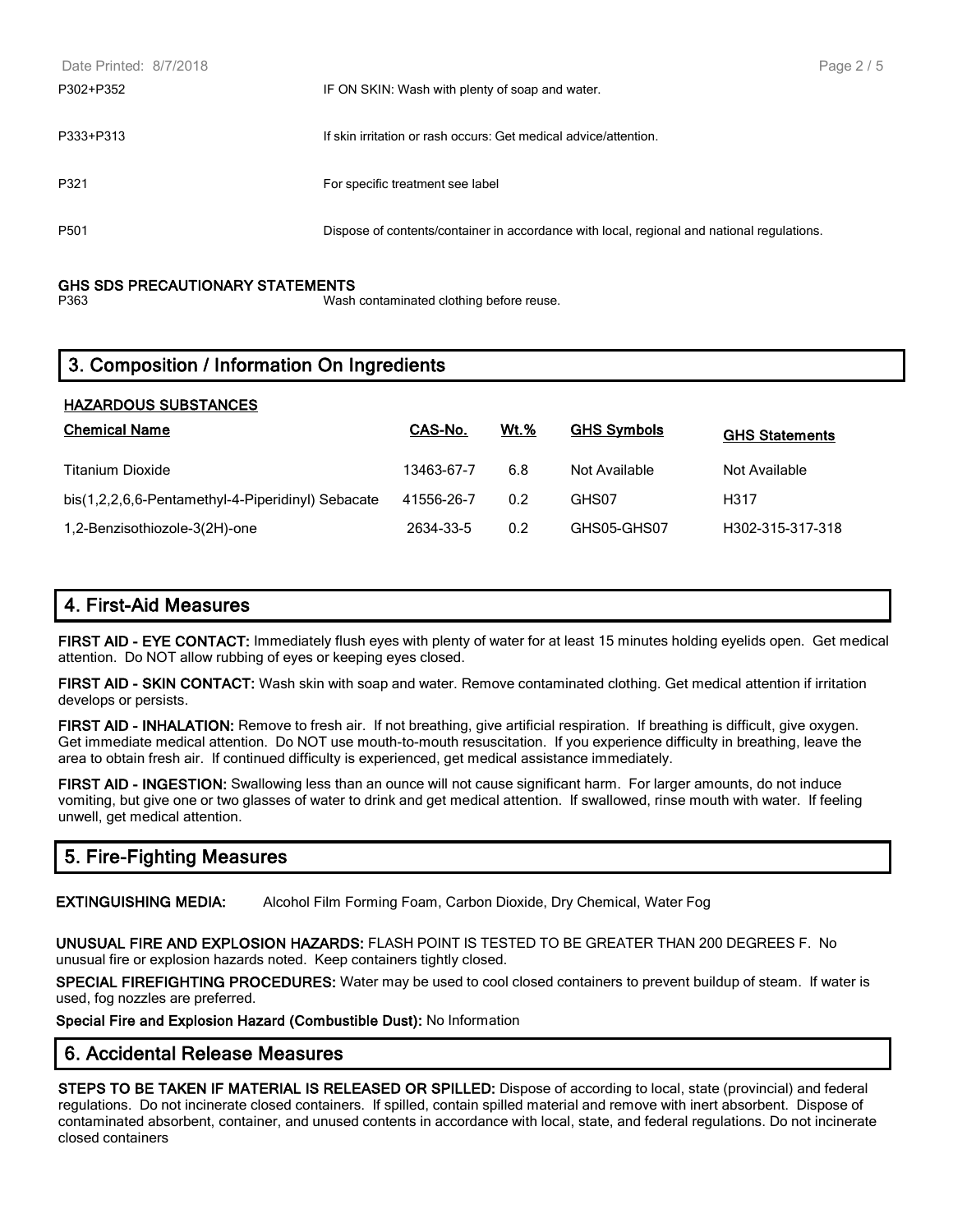# **7. Handling and Storage**

**HANDLING:** Avoid contact with eyes. Wash hands before eating. Wash thoroughly after handling. Remove contaminated clothing and launder before reuse. Use only with adequate ventilation. Follow all SDS and label precautions even after container is emptied because it may retain product residues. Avoid breathing fumes, vapors, or mist. Avoid contact with eyes, skin and clothing. **STORAGE:** Keep from freezing. Keep container closed when not in use. Store in a dry, well ventilated place. Keep container tightly closed when not in use.

**Advice on Safe Handling of Combustible Dust:** No Information

### **8. Exposure Controls / Personal Protection**

| ' Chemical Name                                           | CAS-No.    | Weight %<br>Less Than | <b>ACGIH TLV-</b><br>TWA | <b>ACGIH TLV-</b><br><b>STEL</b> | <b>OSHA PEL-TWA</b> | <b>OSHA PEL-</b><br><b>CEILING</b> |
|-----------------------------------------------------------|------------|-----------------------|--------------------------|----------------------------------|---------------------|------------------------------------|
| <b>Titanium Dioxide</b>                                   | 13463-67-7 | 10.0                  | 10 mg/m $3$              | N.E.                             | $15 \text{ mg/m}$   | N.E.                               |
| bis $(1,2,2,6,6$ -Pentamethyl-4-<br>Piperidinyl) Sebacate | 41556-26-7 | 1.0                   | <b>N.E.</b>              | N.E.                             | N.E.                | N.E.                               |
| 1,2-Benzisothiozole-3(2H)-one                             | 2634-33-5  | 1.0                   | N.E.                     | N.E.                             | N.E.                | N.E.                               |

#### **PERSONAL PROTECTION**

**ENGINEERING CONTROLS:** Prevent build-up of vapors by opening all doors and windows to achieve cross-ventilation. Use process enclosures, local exhaust ventilation, or other engineering controls to control airborne levels below recommended exposure limits.

**RESPIRATORY PROTECTION:** A NIOSH/MSHA approved air purifying respirator with organic vapor cartridge or canister may be permissible under certain circumstances where airborne concentrations are expected to exceed exposure limits. A respiratory protection program that meets OSHA 1910.134 and ANSI Z88.2 requirements must be followed whenever workplace conditions warrant a respirator's use.

**SKIN PROTECTION:** Nitrile or Neoprene gloves may afford adequate skin protection. Use gloves to prevent prolonged skin contact.

**EYE PROTECTION:** Use safety eyewear designed to protect against splash of liquids. Use ANSI Z87.1 approved safety eyewear.

**OTHER PROTECTIVE EQUIPMENT:** Refer to safety supervisor or industrial hygienist for further information regarding personal protective equipment and its application. Refer to safety supervisor or industrial hygienist for further guidance regarding types of personal protective equipment and their applications.

**HYGIENIC PRACTICES:** Wash thoroughly with soap and water before eating, drinking or smoking. Remove contaminated clothing immediately and launder before reuse.

**Engineering Measures for Combustible Dust:** No Information

#### **9. Physical and Chemical Properties**

| Appearance:                 | Liguid                      | <b>Physical State:</b>           | Liguid        |  |
|-----------------------------|-----------------------------|----------------------------------|---------------|--|
| Odor:                       | Solvent Like                | <b>Odor Threshold:</b>           | N.E.          |  |
| <b>Relative Density:</b>    | 1.089                       | pH:                              | N.D.          |  |
| Freeze Point, °C:           | ND.                         | <b>Viscosity:</b>                | N.D.          |  |
| <b>Solubility in Water:</b> | Miscible                    | <b>Partition Coefficient, n-</b> |               |  |
| Decompostion Temp., °C:     | N.D.                        | octanol/water:                   | N.D.          |  |
| Boiling Range, °C:          | 100 - 537                   | <b>Explosive Limits, vol%:</b>   | $N.A. - N.A.$ |  |
| <b>Flammability:</b>        | Does not Support Combustion | Flash Point, °C:                 | 94            |  |
| <b>Evaporation Rate:</b>    | Slower than Ether           | Auto-ignition Temp., °C:         | N.D.          |  |
| <b>Vapor Density:</b>       | Heavier than Air            | <b>Vapor Pressure:</b>           | N.D.          |  |
|                             |                             |                                  |               |  |

(See "Other information" Section for abbreviation legend)

# **10. Stability and Reactivity**

**CONDITIONS TO AVOID:** Avoid contact with strong acid and strong bases.

**INCOMPATIBILITY:** Incompatible with strong oxidizing agents, strong acids and strong alkalies.

**HAZARDOUS DECOMPOSITION:** When heated to decomposition, it emits acrid smoke and irritating fumes. By open flame, carbon monoxide and carbon dioxide.

**HAZARDOUS POLYMERIZATION:** Will not occur under normal conditions.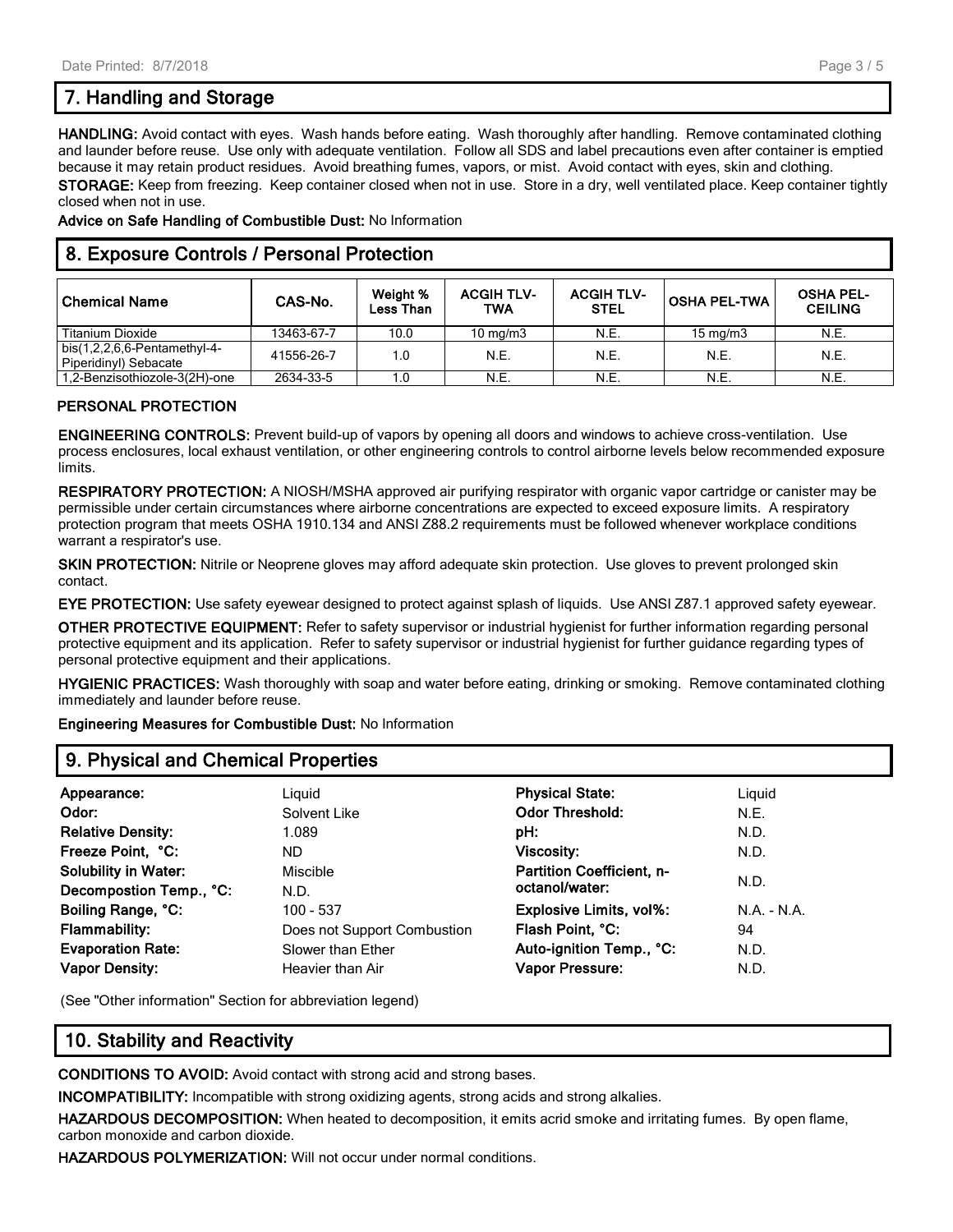**STABILITY:** This product is stable under normal storage conditions.

#### **11. Toxicological Information**

**EFFECTS OF OVEREXPOSURE - EYE CONTACT:** Causes eye irritation. Irritating, and may injure eye tissue if not removed promptly.

**EFFECTS OF OVEREXPOSURE - SKIN CONTACT:** May cause skin sensitization, an allergic reaction, which becomes evident upon re-exposure to this material. Substance may cause slight skin irritation. Low hazard for usual industrial handling or commercial handling by trained personnel.

**EFFECTS OF OVEREXPOSURE - INHALATION:** Low hazard for usual industrial handling or commercial handling by trained personnel. Routine handling and application does not require use of respiratory protection; however, if air monitoring demonstrates vapor, mist, or dust levels above applicable limits, wear an appropriate, properly fitted respirator (NIOSH/MSHA approved) during handling and application. Follow respirator manufacturer's directions for respirator use. High gas, vapor, mist or dust concentrations may be harmful if inhaled. Avoid breathing fumes, spray, vapors, or mist.

**EFFECTS OF OVEREXPOSURE - INGESTION:** Substance may be harmful if swallowed.

**EFFECTS OF OVEREXPOSURE - CHRONIC HAZARDS:** Contains Titanium Dioxide. Titanium Dioxide is listed as a Group 2B-"Possibly carcinogenic to humans" by IARC. No significant exposure to Titanium Dioxide is thought to occur during the use of products in which Titanium Dioxide is bound to other materials, such as in paints during brush application or drying. Risk of overexposure depends on duration and level of exposure to dust from repeated sanding of surfaces or spray mist and the actual concentration of Titanium Dioxide in the formula. (Ref: IARC Monograph, Vol. 93, 2010)

**PRIMARY ROUTE(S) OF ENTRY:** Eye Contact, Ingestion, Inhalation, Skin Contact

#### **ACUTE TOXICITY VALUES**

**The acute effects of this product have not been tested. Data on individual components are tabulated below:**

| CAS-No.    | <b>Chemical Name</b>                                 | Oral LD50        | <b>Dermal LD50</b> | Vapor LC50 |
|------------|------------------------------------------------------|------------------|--------------------|------------|
| 13463-67-7 | Titanium Dioxide                                     | >10000 mg/kg Rat | 2500 mg/kg         | N.E.       |
| 41556-26-7 | bis(1,2,2,6,6-Pentamethyl-4-Piperidinyl)<br>Sebacate | 2615 mg/kg Rat   | N.E.               | N.E.       |
| 2634-33-5  | 1,2-Benzisothiozole-3(2H)-one                        | 1020 mg/kg Rat   | N.E.               | N.E.       |

N.E. - Not Established

# **12. Ecological Information**

**ECOLOGICAL INFORMATION:** Product is a mixture of listed components.

#### **13. Disposal Information**

**DISPOSAL INFORMATION:** Dispose of material in accordance to local, state, and federal regulations and ordinances. Do not allow to enter waterways, wastewater, soil, storm drains or sewer systems.

#### **14. Transport Information**

|                              | Domestic (USDOT) | <b>International (IMDG)</b> | Air (IATA)    | <b>TDG (Canada)</b> |
|------------------------------|------------------|-----------------------------|---------------|---------------------|
| <b>UN Number:</b>            | N.A.             | N.A.                        | N.A.          | N.A.                |
|                              |                  |                             |               |                     |
| <b>Proper Shipping Name:</b> | Not Regulated    | Not Regulated               | Not Regulated | Not Regulated       |
| <b>Hazard Class:</b>         | N.A.             |                             | N.A.          | N.A.                |
|                              |                  | N.A.                        |               |                     |
| <b>Packing Group:</b>        | N.A.             | N.A.                        | N.A.          | N.A.                |
| <b>Limited Quantity:</b>     | No               | No.                         | No.           | No                  |